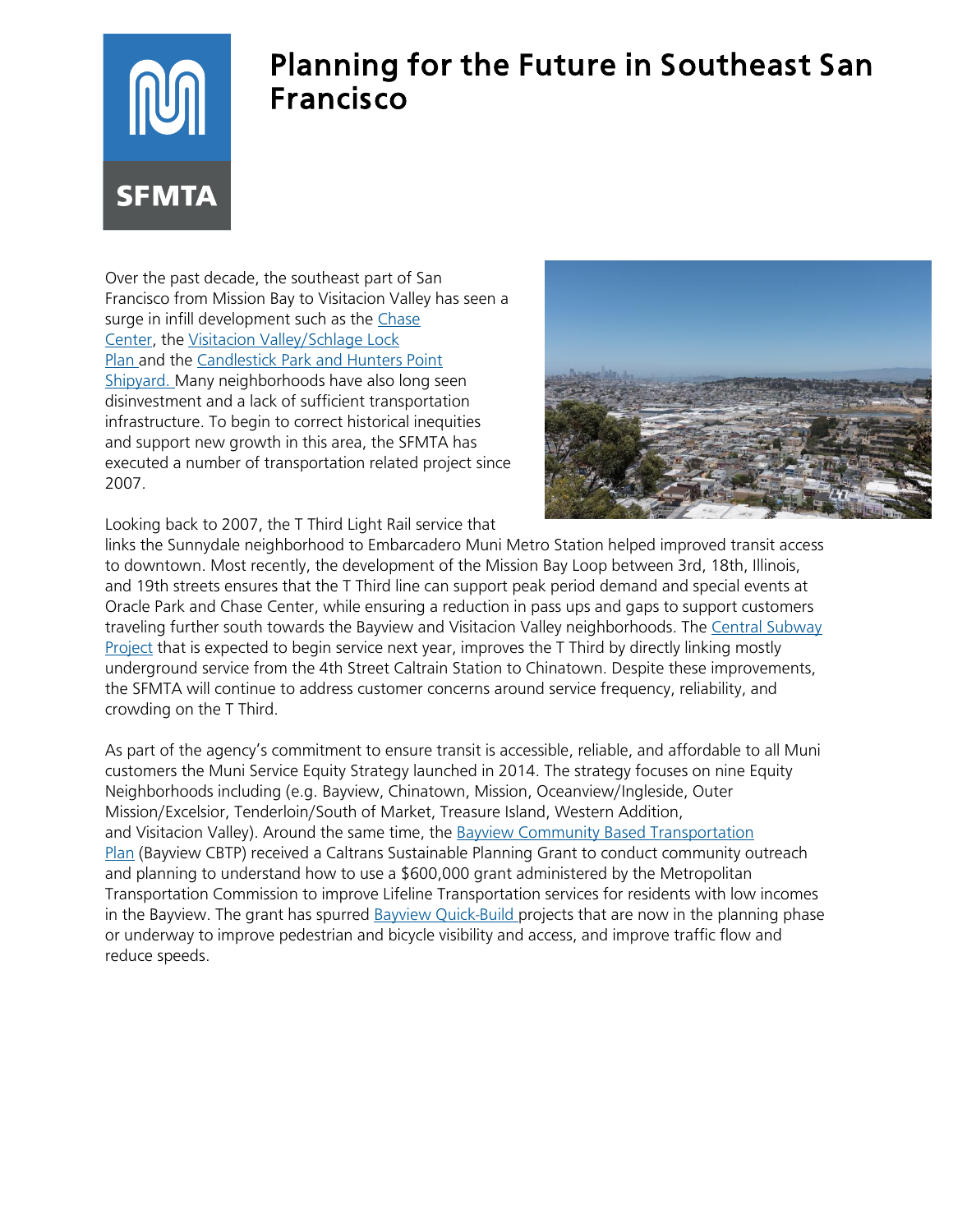#### Most recently, the [Southeast Muni](http://www.sfmta.com/projects/southeast-muni-expansion)

[Expansion](http://www.sfmta.com/projects/southeast-muni-expansion) project, whose goal is to update the Candlestick-Hunters Point Shipyard developments' transit plan to better address the current and future transit needs of the community, partnered with the Muni Service Equity Strategy, the Bayview Community Based Transportation Plan, and The San Francisco County Transportation Authority's (SFCTA) [District 10 Mobility Study](https://www.sfcta.org/projects/district-10-mobility-study) project teams to conduct community outreach and collect feedback. They received feedback from hundreds of Muni customers and Bayview-Hunters Point, Hunters View, and Visitacion Valley community members about their mobility needs and what Muni service performance improvements they would like prioritized.



#### **Southeast Muni Expansion Outreach**

The Southeast Muni Expansion team asked community members to review and fill out hard-copy and electronic surveys about ten (10) options involving Muni bus routes, route extensions and reroutes, and more frequent service on existing bus routes that could be incorporated in the Candlestick Point-Hunters Point Shipyard transit plan. Survey takers were asked to "like" or "dislike" each bus route option presented, in addition to picking their top three (3) choices or suggesting new ones. Due to the fixed amount of funding resources, the SFMTA will prioritize the community's preferred bus route options to determine which ones to implement first.

#### **Survey Results**

The project team heard from residents in the Bayview, Hunters Point, Executive Park, Little Hollywood, and Visitacion Valley and received nearly 800 survey responses!

The survey produced the following top three choices:

**Option 4** – A new bus route between the Mission and Bayview neighborhoods

**Option 7** – Improve the 29 Sunset bus route

**Option 9** – A new express bus route between the Bayview and downtown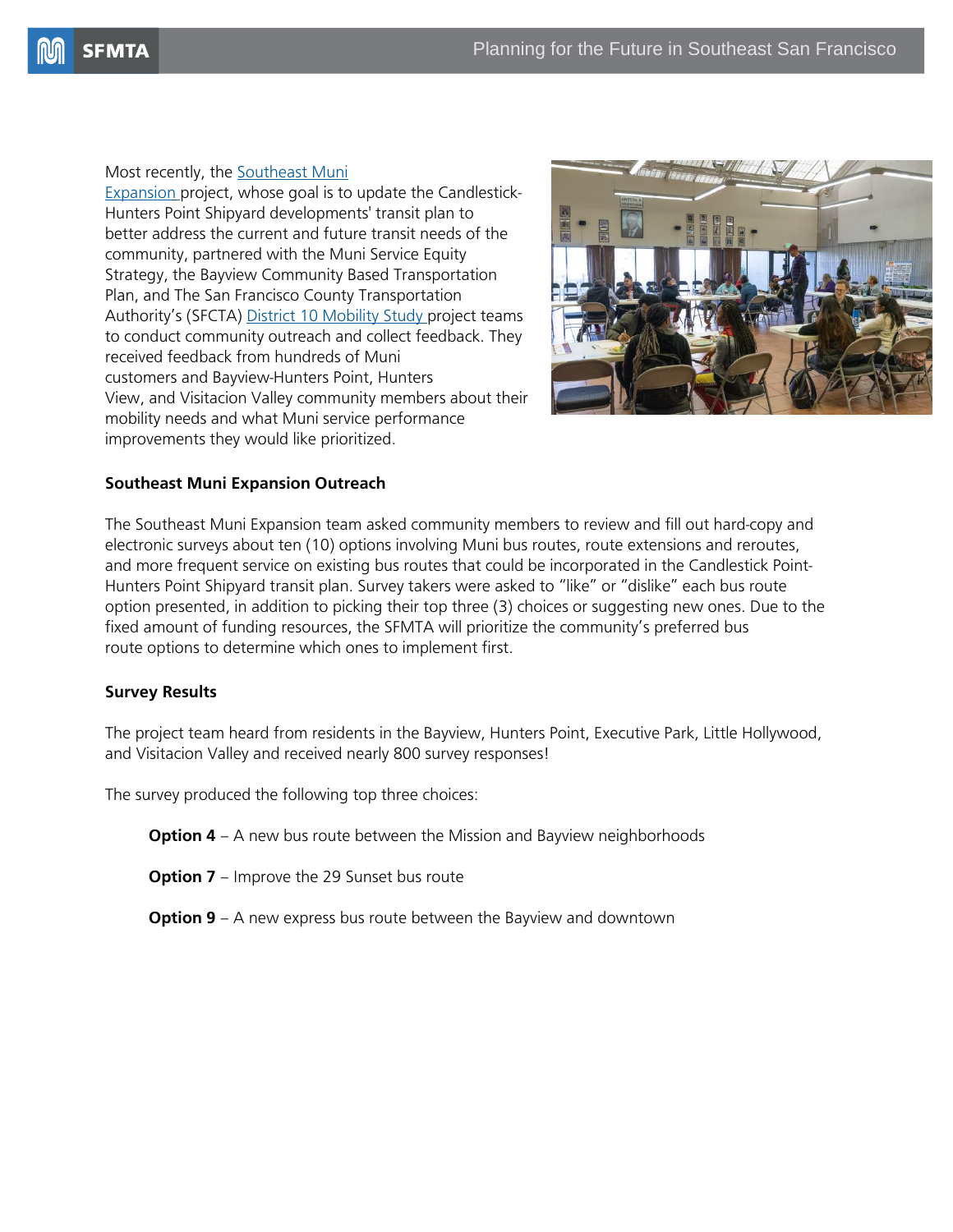Votes

351

528

443

548

480

457

624

437

542

504



### **How the Southeast Muni Expansion informed other southeast projects**

Collectively, community outreach that occurred between 2017 and 2020 helped inform existing projects that are taking place in Bayview-Hunters Point and Visitacion Valley.

The Bayview CBTP developed final recommendations based on what they heard at the joint community meetings. In addition, crosswalk corridor upgrades on Keith, Jennings, and Ingalls streets were completed in fall 2020.

One of the top options from the Southeast Muni Expansion survey is the Hunters Point Express a new route that connects the Shipyard with downtown. This



feedback ushered the development of the new **[Bayview Hunters Point Express](https://www.sfmta.com/projects/bayview-hunters-point-express) with many Bayview** community leaders providing guidance and recommendations. A second community survey asked residents and riders to select a detailed, preferred route option. The new Muni route will run between Palou & Third Street, and 3<sup>rd</sup> and Market streets in downtown.

Another top priority identified in the Southeast Muni Expansion survey is improvements to the existing 29 Sunset, a cross-town bus route that serves several schools. This led to the launch of the [29 Sunset](http://www.sfmta.com/projects/29-sunset-improvement-project)  [Improvement Project,](http://www.sfmta.com/projects/29-sunset-improvement-project) which started in 2019 and solicited feedback from diverse stakeholder groups including students who rely on the 29 Sunset from the Bayview, Hunters Point and Visitacion Valley neighborhoods.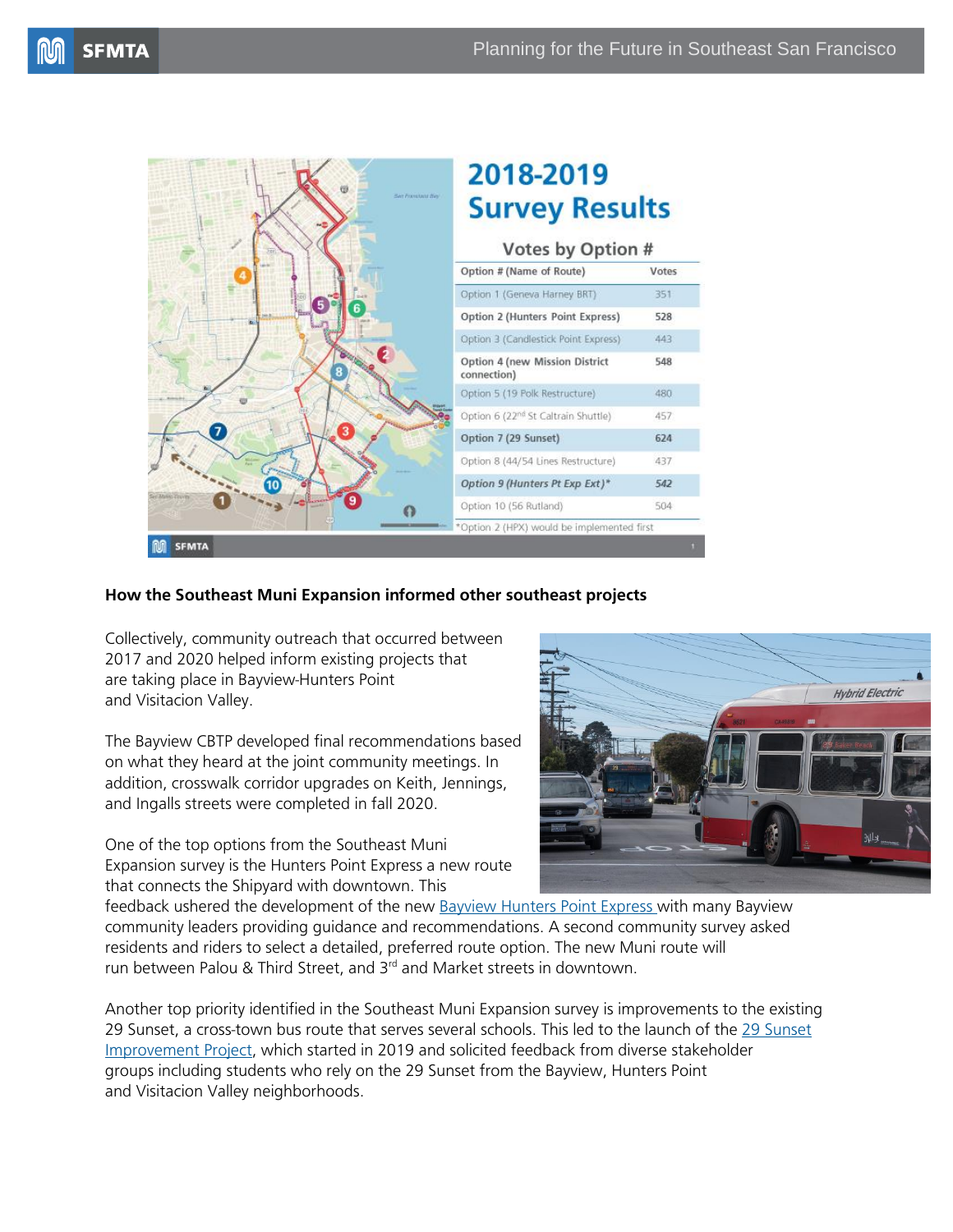The initial project goals were to engage with the community to identify strategies to address long wait times and pass-ups due to crowded buses (pre-COVID-19). Although the project is currently on hold due to the ongoing pandemic and subsequent school closures, the 29 Sunset has remained a key route in the Muni Core Service Plan with frequent service to reduce crowding and support social distancing.

Joint outreach with the Muni Service Equity Strategy Fiscal Years 2019 to 2020 resulted in a number of Bayview-Hunters Point specific recommendations. The Equity Strategy Fiscal Years 2020 to 2021 also drew from the Southeast Muni Expansion outreach for updated recommendations. Some recommendations from both Equity Strategy reports include:

- Increase service on the T Third to reduce crowding
- Explore an express service from Bayview to downtown (now known as the 15 Bayview-Hunters Point Express route)
- Increase service on the 29 Sunset route and continue a community-based process to implement service improvements (the 29 Sunset Improvement Project)
- Increase service on the 8/8AX/8BX Bayshore routes to reduce crowding
- Upgrade weekday bus size on the 9R San Bruno Rapid from 40' to 60'
- Explore alignment adjustments on the 54 Felton to improve reliability on the entire route

Community members expressed a desire for improvements in travel time on the 54 Felton, a route, which connects the Bayview with Daly City BART and also serves Oceanview, Excelsior, and Portola neighborhoods. The [54 Felton Project](https://www.sfmta.com/projects/54-felton-project) realigned the route in the Excelsior neighborhood to run more directly on Moscow Street, while continuing to serve critical schools like the June Jordan School for Equity. The new alignment was part of a Muni service change in fall 2019.

#### **What's Next for Southeast San Francisco**

As result of the extensive community outreach conducted around the Bayview CBTP, a number of planned Bayview Quick-Build projects will be installed in the next two years:

- February 2021: Evans and Innes avenues and Hunters Point Boulevard
- Summer/Fall 2021: Evans Avenue (Cesar Chavez to 3<sup>rd</sup> Street) and Williams Avenue (Phelps to 3<sup>rd</sup> streets)
- Winter 2021/2022: Nine pedestrian curb extensions (bulb-outs) and two pedestrian crossing signs known as rapid flashing pedestrian beacons (located at Williams Avenue and Apollo Street and at Innes Avenue and Arelious Walker Drive)